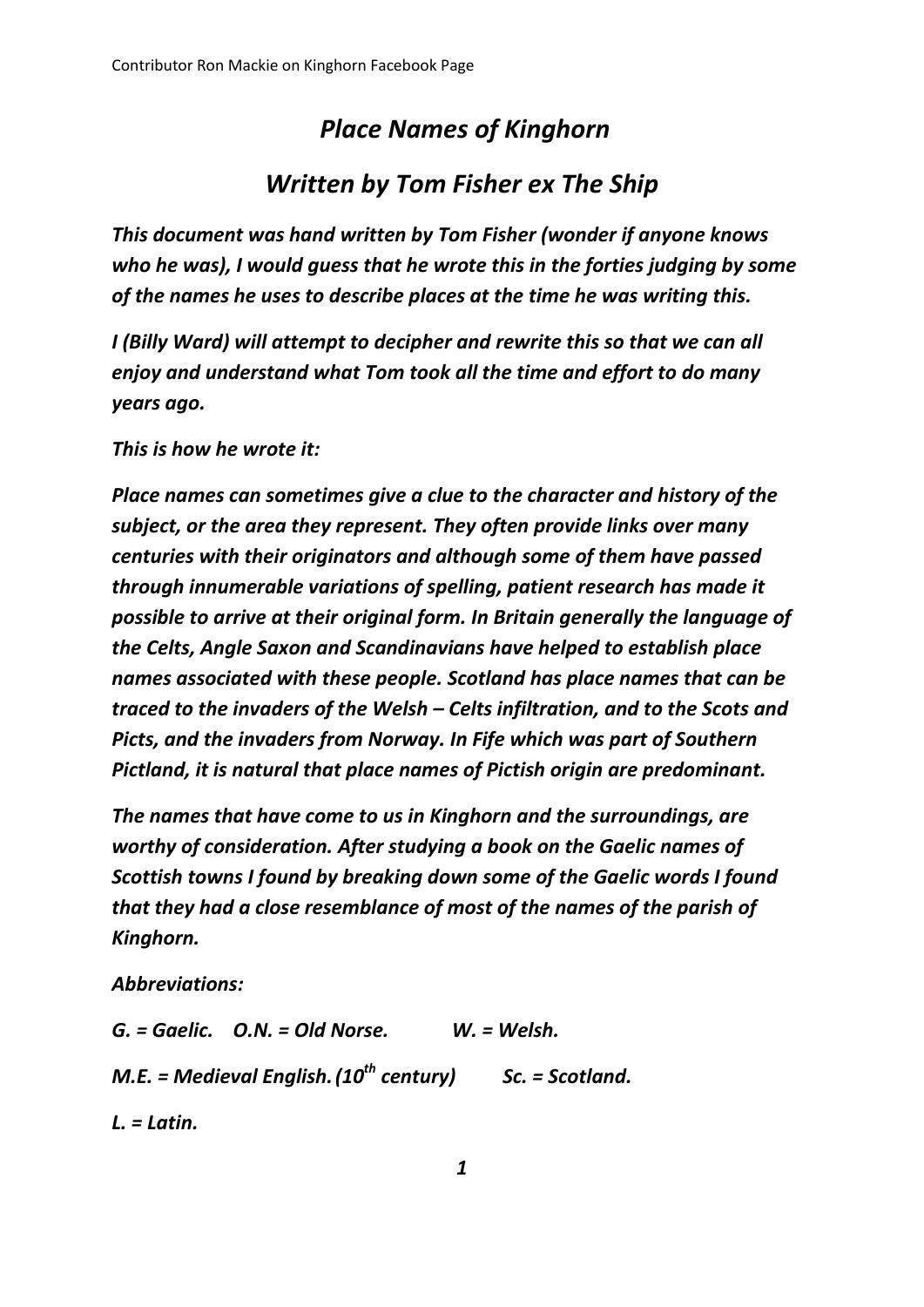*Abden: This is the G. abaid "Land of the Abbey" this was the seat of the Abthane, or over thane an ancient office in the days of the "Culdees" or Columban religious order.*

*Green Brae: This takes its name from the hill over-looking the Abden Cottage and Orchard.*

*Birrels Wynd: This may have derived its name from the material made in the mill at the bottom of the Wynd, the name of the material was called "Burel", a rough texture cloth. In Angus there is a town called Birrels Town that received its name from the same material.*

*Ladyburn Place: This roadway leading down to the Abden received its name from the burn that had it beginning in the North Myre, and also from the little spring that had the peculiar name of "Nell's Hole".*

*Parsons Croft: This may have been the part of ground at the top of Ladyburn Place, on this piece of ground stood a very old sand stone building that was a common building material during the 15th and 16th centuries.*

*Trowes: This is the G. "troise", meaning "across the middle of the land" this may be the real meaning of this pathway as it crossed the Mill Lands.*

*The Crafts or St Leonards Lane: Crafts is the old Sc. Word for "the field next to", this may be the case as it was next to the mill lands.* 

*The Brig or St Leonards Place: The Brig was a suitable name for this part of the town. Under the "Turnpike Act" of 1750 this part of the town was raised to the level of the High Street and the old draw well was covered up and a low wall was built that made a convenient seat for the old men of the town. Now these old houses have been demolished and a modern block of houses have taken their place, but this block of houses won't have the charm or character of the old.*

*2*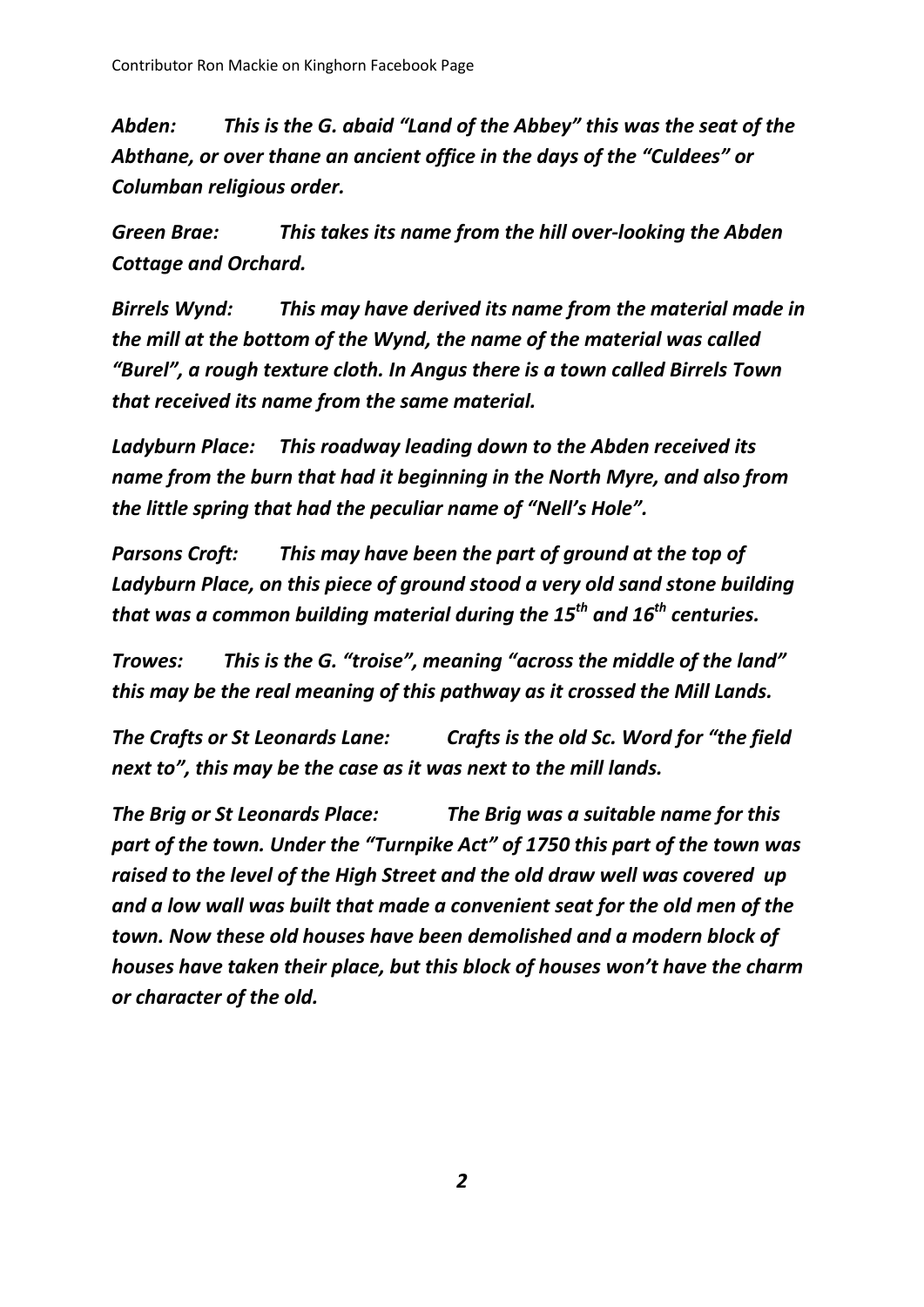*Cunzie Neuk: According to most of the Historians of the Burgh they do not mention anything about a mint or the minting of coins. But according to enquiries being made by the daughter of Provost Smith, found that there is a record kept by the Guild of Goldsmith of Edinburgh that in a corner of "Cunzie Neuk" there was a mint for the minting of coins.*

*Trongate: This was a gate leading to the Tron, or the weighting machine. The "Auld Hoose" postal address was 16 The Tron at one time.*

*The Tron: The place of the weighting machine and where goods were bought and sold. The "Auld Hoose" postal address was 16 The Tron at one time.*

*Nethergate:This was the last road leading to the shore and ferry at one time.*

*St James Place: This was the part of ground situated at the corner of Nethergate and the "Gang". It takes its name from the Chapel and Hospital founded by Robert Pearson, one time a burgess of the town, who granted a piece of land for the support of a Chapel and Hospital, also for a chaplain for the Chapel of St James. It is quite possible that the old manse at the corner of the Harbour Road and Nethergate was a part of the same Chapel and Hospital granted by the said Donor.*

*The Gang: This was the road facing the shore, the name Gang is the Sc. Word for go or taken from the G. for the "toothless entrance".*

*Quarrel Brae: This part of the braes is supposed to get its name from a battle fought here between the Danes and the Scots, but it may be derived from Sc. Quarry. At one time there may have been a quarry at the bottom of the brae. For according to the G. for gang means the toothless entrance, this may have been the entrance to the quarry.*

*The Muckle Hole: This was a large hollow at the west end of the Braes that had been worn away by the water from the Leeches Loch now "the cemetery" many centuries ago. At one time the town used this for the dumping of the town's refuse, later they built a small esplanade to stop the sea from washing away the soil.*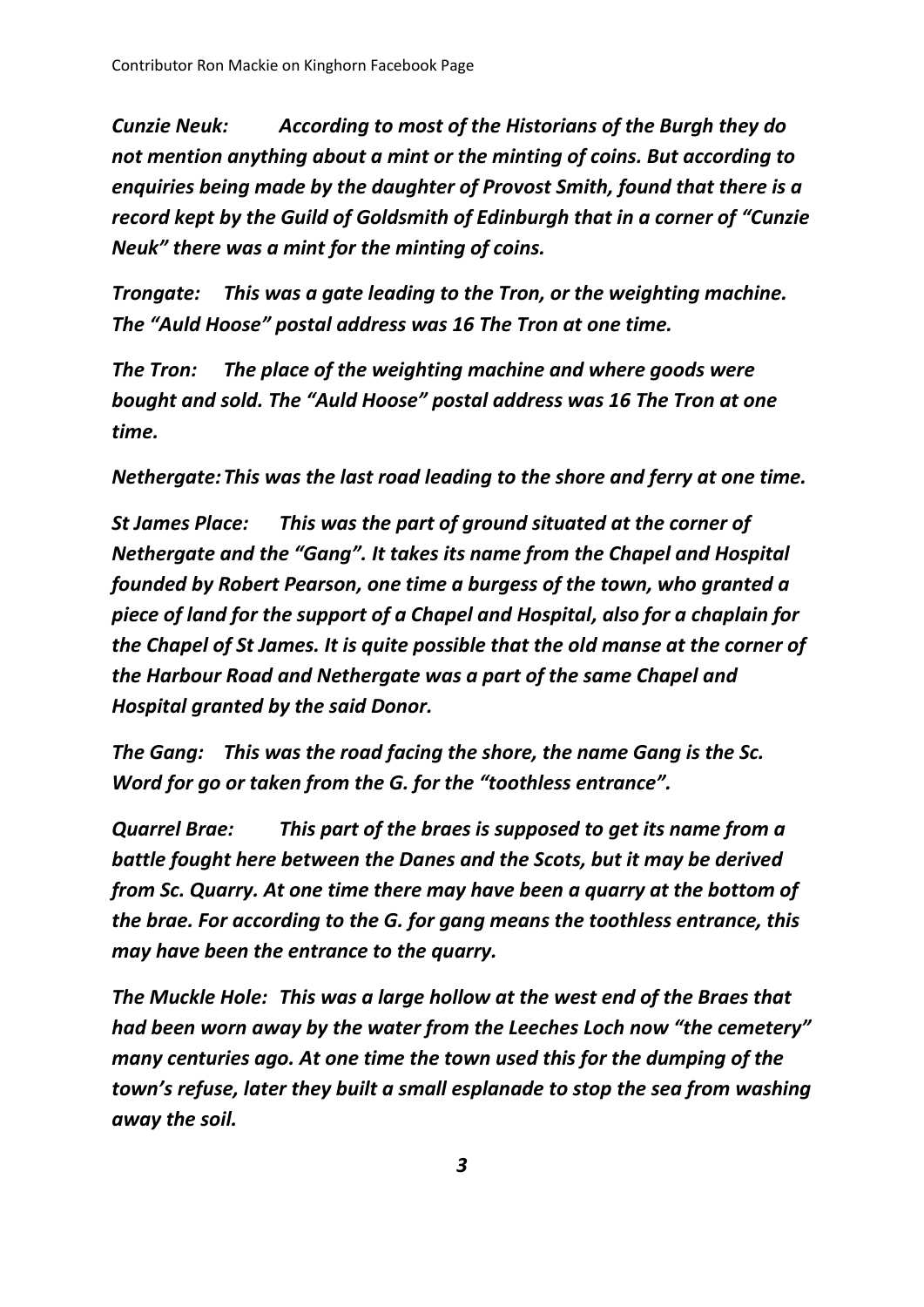*The Cave: This was a natural cavern in the side of the hill, but man had improved the entrance by hammer and chisel and by rounding the front of the cave.*

*The Harbour: Dates from early medieval times. For many years this was the main ferry between the South and the North, owing to the starting point of the old medieval track that joined up with one coming from Dunfermline to Falkland, also one going to St Andrews. This ferry was used by Archbishop Beaton and Sharp.* 

*During the French invasion of Fife, the French marched to Achtertool and burnt the home of Kirkcaldy of Grange, named The Halyards Palace, then they marched to the Grange where they blew up the mansion house with gunpowder. Revenge came to Kirkcaldy when he made his descent upon the harbour of Kinghorn where he captured three French Supply ships, he put the crews to the sword and set fire to the French ship. (C. 1560)*

*The Boat Neuk: This was the corner of the harbour situated at the Kirk Craigs where the fishermen laid their boats up during the winter months or for the repairing of their boats.*

*Barton Buildings: At one time this was the Old Harbour Mill that was converted in to dwelling houses about the end of the 19th century. It received its name in honour of one of Scotland's great Admirals Sir Andrew Barton who is said was born in Kinghorn, but the Bartons were a Leith family who may have had a house in the town.*

*Salmon Cottage: These two cottages enclosed by a high wall, at one time were used as a fish curing yard, and at one time would supply Edinburgh with fresh salmons. These were the days when the Forth abounded in porpoise and whales, and seals and salmon. Nowadays with the Forth being polluted from the refuse from the Cities and towns, fish are getting scarcer every day.*

*4*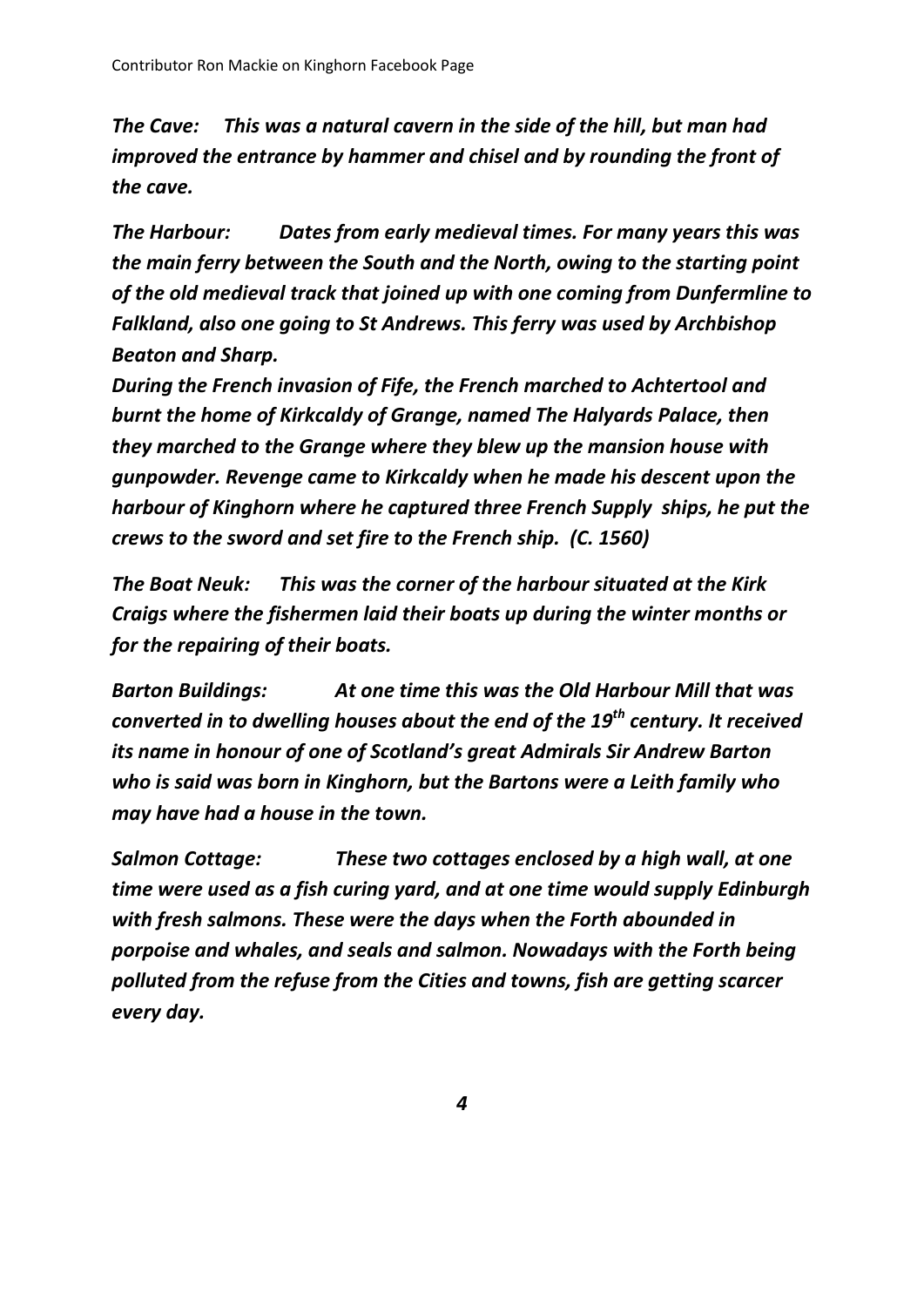*Carlin Head: M.E. and Old Norse. Kerling, old woman, fem, of karl "churl", in Sc. Carl; so the name means the "old woman's" with head added would then mean "the old woman's head"*

*Parton Rocks: G. parton "a little harbour", with rocks added would then mean "the harbour rocks".*

*.*

*Pettycur: C. 1150 Petioker, 1277 – 1610 – ocher, though 1268, Petecor (P.car, cuir, "at the bend"), as the O' persists, probably O.G. pettecour, "croft of extortion". i.e. high rented.*

*Old Inn and Hotel, Pettycur: At the beginning of the 19th century the old inn couldn't cope with the great influx of travellers between Leith and Pettycur. At that time the stage-coach and ferry was made to run to a time-table. A new hotel was built further up the road from the harbour to cope with further influxes of travellers.*

*The Salt Pans: The old salt pans were situated where the glass work now stands, at the turn of the century the salt pans were demolished to make room for the glass making industry.*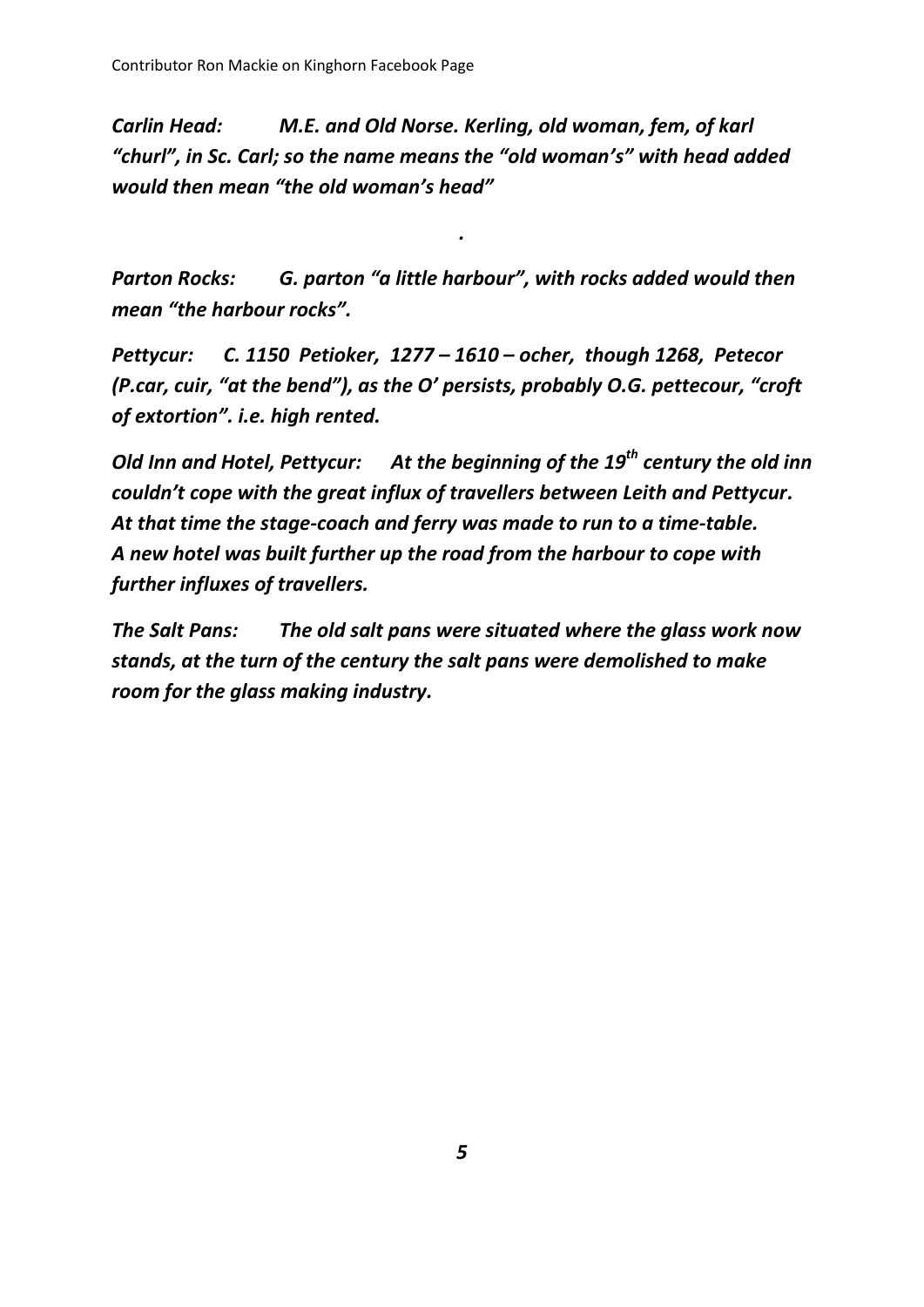*Wellhouse Spa: The Wellhouse Spa during the 17th century was a popular place for the gentry taking the water from this famous spa. Dr. Anderson the King's Physician wrote a treatise on this water. (He was the inventor of the once famous pills known by his name). We learn that it was impregnated with crystal gypsum, and nitre and that it was diuretic powerful enough to give "vigour and strength to deliberated debilitated constitutions". "Further it relieved such as are troubled with the difficulty of breathing, and allayeth all inflammations internal and external. Lastly that it might be taken in the morning after fasting, and at the rock from which issue from the appropriate remark could be more, regarding this catalogue of virtues that appears in the most charming hand- book " The Fringes of Fife".* 

*From the ferry to the Spa was the right of way, now it only goes as far as the Lochties Bridge, from the west side of the bridge this is all private ground belonging to the land company of Edinburgh, who for many years supplied the sand for the building of the Naval Base at Rosyth, and also for private and local builders. This company stopped taking the sand from the foreshore after the second world war. Now the ground is used for a holiday camp. No longer does it go under the name of the Wellhouse Spa, now its postal address is the Sandhills.*

*King's Mid End: In a little field near the monument, two stone cist's or coffins were found, they belonged to the Beaker period, they now lie in the Museum of Edinburgh. During the 19th century a retired tea planter bought a piece of ground from Bruce of Grangehill for the building of a mansion house, before he did so the small waterfall had to be piped and ran underground before the house could be constructed. He planted the surrounding ground with trees and bushes. Now the mansion has been converted in to a hotel.*

*The King's Craig: This was the cliff that the King was supposed to have fallen over when making his way to Kinghorn Tower, situated above the Harbour at Pettycur. There is no mention of the King falling over the cliff by Brice, the Abbot of Inchcolm in his history of Scotland.*

*Grangehill: This is the Latin name for "church farm on the hill".*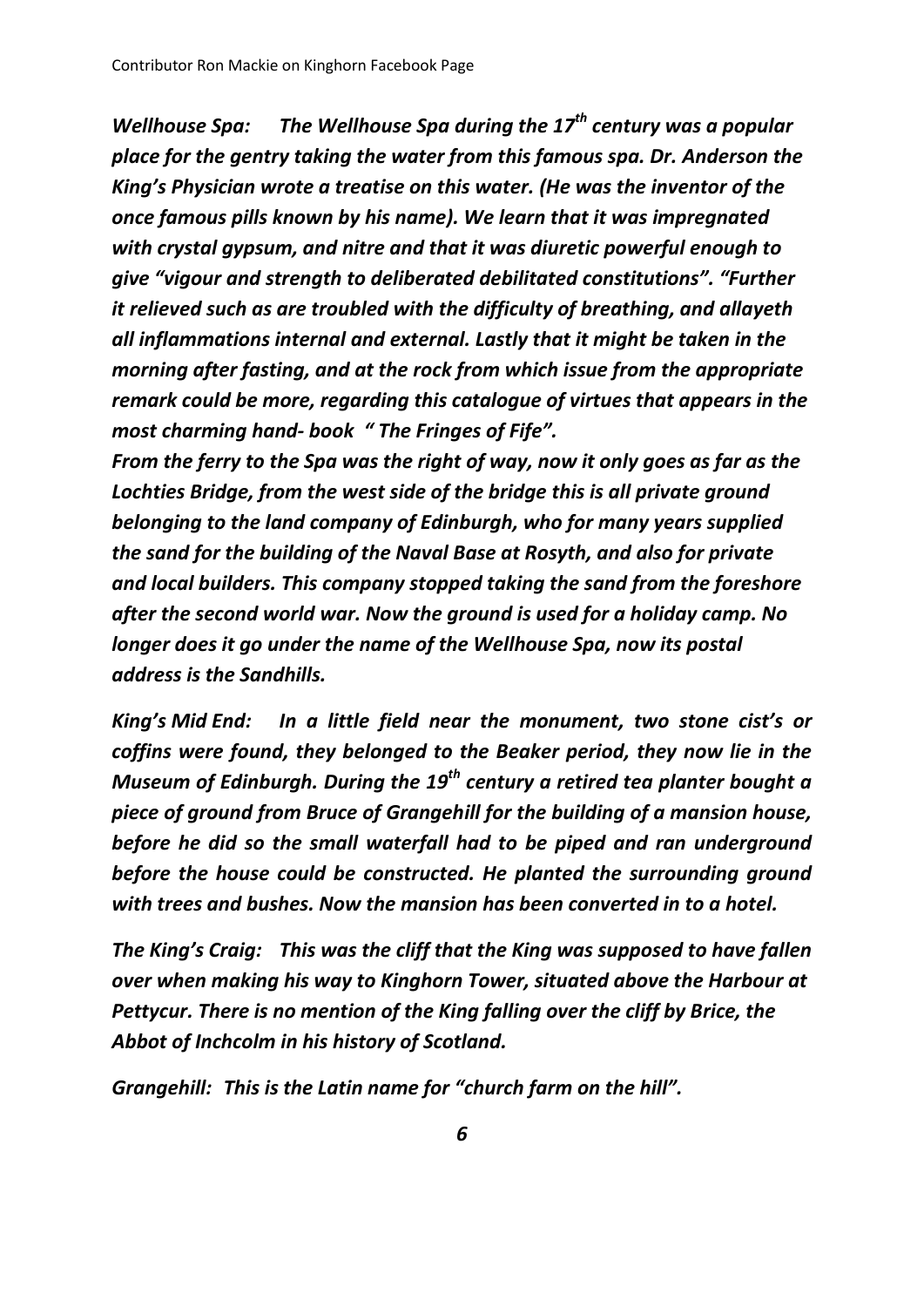*Slack Myre: This is the piece of ground that the farm buildings are built on. The name is derived from the Sc. Word slack "loose" myre "marshes ground".*

*West Burn: This small stream divides the Rosslands from the Castleriggs, this stream made its way down by the old Tannery or the old Golf Club manufacturing business run by a Mr William Gibson at the beginning of the 20th century, from there down to the shore at the rock known as the Salmon rock.*

*Castleriggs: This piece of land was given to one by the name of Murdoch Shank, an outlaw, who found the Kings body. He later received a free pardon and given the land known as Castleriggs that stretches from the Loch to the West Burn and bounds in the East by the Kilcruik Lands down to the South at the Tannery. The part at the side of the loch was bought by the Burntisland Oil Co. for the constructing of the old Pug Railway.*

*Kilcruik Lands: This land consisted of the field from the Candleworks to Barclay Road and Kilcruik Road to the old Tannery or Bailiol Road.*

*Kirk Steads: This was the land stretching from the Templers Walk to the Cross Road, and from the Loch Road to Kilcruik Road or Townhead.*

*Gallow Plantian: This piece of ground was bought by the Burntisland Oil Company, also the loch. Their railway ran around the face of the hill and under the road to the Low Binn where the oil shale coal was put into retorts to extract the oil from the coal.*

*Candle Works: These works for at least ten years were kept busy making candles and other articles from the paraffin wax. Many of the painters during the winter time when work was hard to get found jobs waiting for them in the works. Unfortunately the Burntisland Oil Co. after ten years closed down the works at the Low Binn, owing to one of the mines being flooded. During the First World War they were turned into barracks until the war finished. Next Cameron of Silver Mill in Edinburgh opened up the works for preparing the hides for the motor car industry, this continued till the beginning of the 2 nd World War. Now it is the Loch side Tannery works.*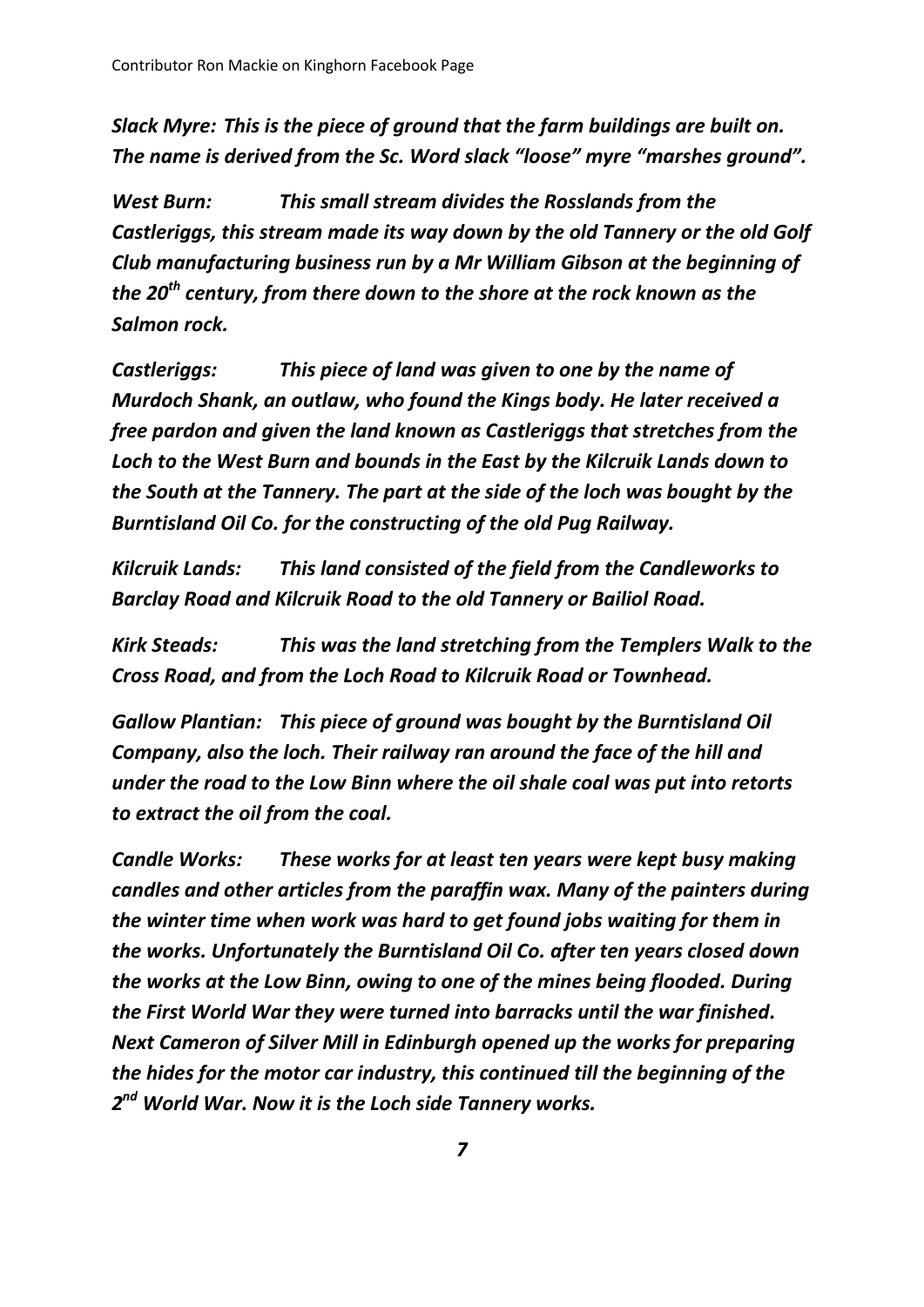*The Loch: This stretch of water was a source of energy for the many mills operating in the parish before the advent of steam. One of the oldest mills in Kinghorn was the one that had gone under the name of Pease Mill on the lower side of the Trowes. There is a charter that Edward the first of England had control of this mill and the surrounding land, presumably the "Mill Lands". The loch is fed by many springs most of them situated at the west end of the loch, known as the Saught, or Willow trees. At one time this loch had a depth of 30 feet, but this is gradually being reduced by material from the springs.* 

*Red Braes: This is the roadway leading to Kilrie, one road leads to Craigencalt and the other climbs the hill, the name Red Braes may have received its name from the colour of the earth.*

*Cant's Hill: This is the hillside stretching from the North Road to the Ghostan, it's other name was Tammy Lowrie hill, he was a local man who spent most of his spare time there.*

*Banchory: This is the G. name for a " Sharp pointed hill"*

*Pitteadie: G. name for this Tower and farm is eadann-ain "a bit of land on the slope of the hill" or hill face.*

*Ketry: C1198, Kallori, G. eille Mhoire, the virgin Mary's Church.*

*Chapel Flat: This was a small field on the way to Auchtertool, this may refer to the Chapel of Kilrie.*

*Glassmount: This is the G. for glas monaclh or "Grey Hill" or "mount", on one of the fields there stands two crude stones, they may be a monument to some warriors of the past, or they may represent some druidical temple that was replaced by the Christian faith, who took over the Culdee churches, this may be the case for not far from here was the chapel of the Virgin "Mary's".*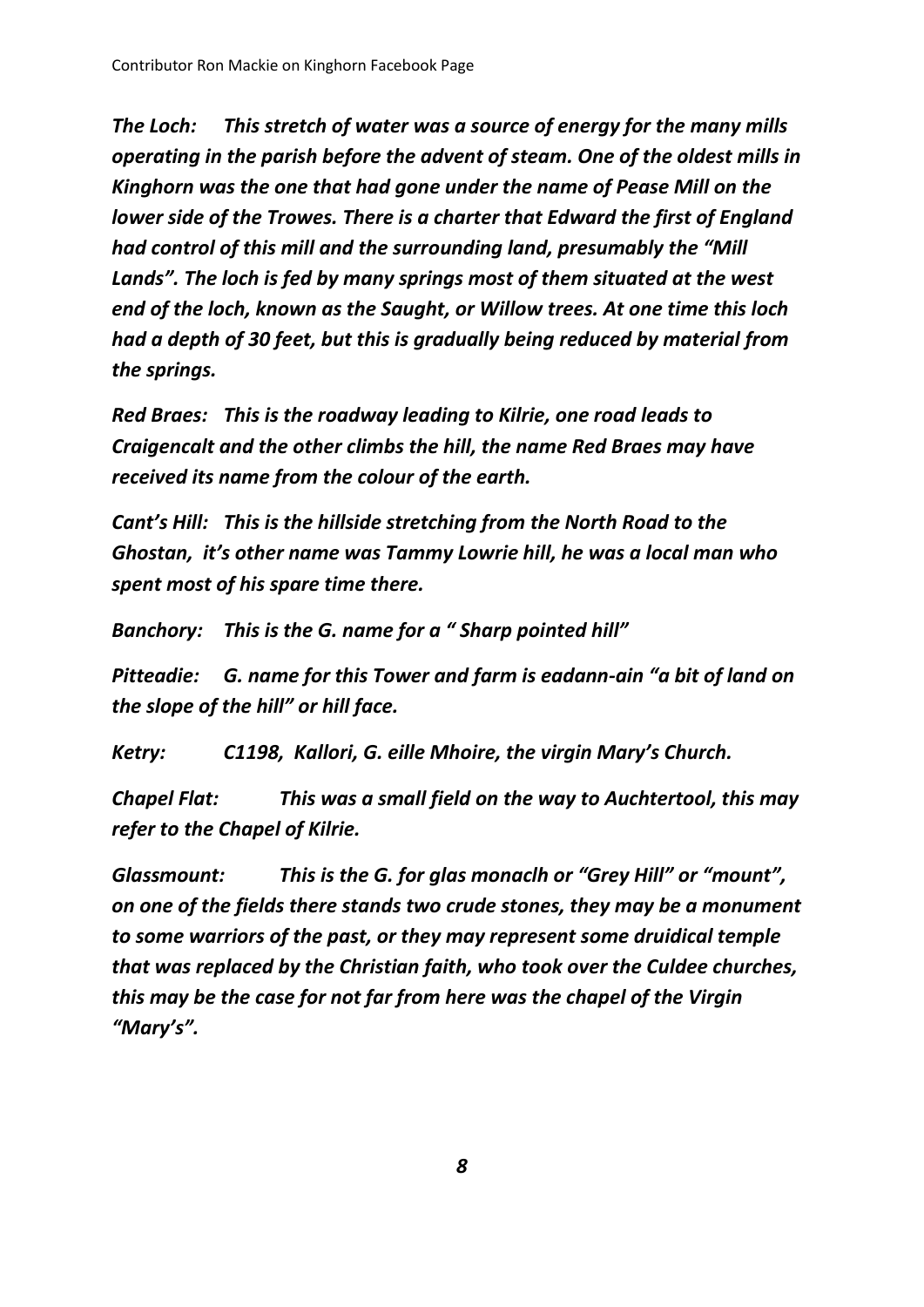*Tyrie and Legmallee: The only remains of this mansion is the Garden walls, with graceful corner strengths and well built, and finely portioned gateways, the present mansion house stands on the site of the old. In older days Tyrie could boast of a church that went under the name of "Ecclesia Sanctas Maria", now no longer to be seen. To this chapel from the Isle of May came St. Fillan to spend the rest of his days at the chapel of "Ecclesia Sanctas Maria". It is known that he died and was buried somewhere in the Chapel grounds. The older people of the surrounding district found that the high sounding name difficult to pronounce, so they dubbed it Eggs Maline.* 

*Seafield Tower: The present Tower was built on the site of a much older one, for according to an old charter of 1309, King Robert 1 granted to William Kinghorn the lands of Seafield.* 

*The Moultray of Seafield came from Markinch in 1513, when John Moultray of Markinch and Kinghorn was killed at the battle of Flodden. We find traces of this contentious race in various pleas and complaints and cautions. There were many traces of interchanging between the Moultrays and their neighbours. The family connection with Seafield ceased in 1626 when Robert Moultray sold the estate to Archbishop Law of Glasgow, and became the proprieter of the lands of Rescobie.*

*Vicar's grange and Old Vicar's grange: On the road leading to Seafield, Old Vicar's grange was on the right hand side of the road, and Vicar's grange was on the left. This estate belonged to the reader of the Kirk of Kinghorn.* 

*The Myres, North Mid and Myres Park: These three fields were owned by the town and were let out to the highest bidders for grazing or for bleaching of material made in the mill of the burgh.*

*Bleaching Hill: This hill was a popular place for the bleaching of cloth by the people of the town, or by the mills for the bleaching of flax or linen.*

*Kilcruik Road: This is the name for a"cell or chapel in the woods". Robert Sibbald in his history of Fife gave Kinghorn the name of Kilgorn meaning "the church on the green headland".*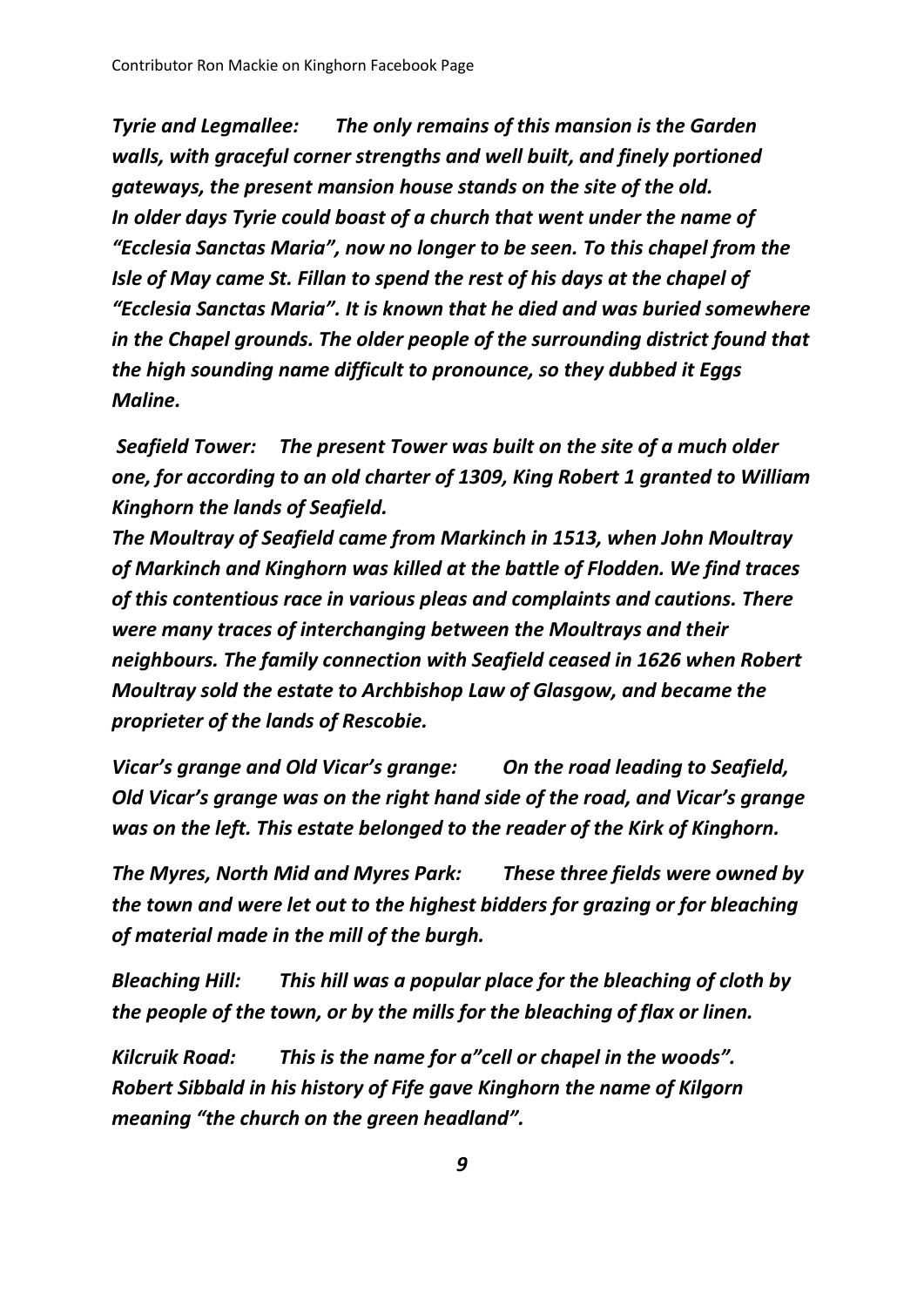*David Brown of Fordell, Finmount and Vicars grange: His mother was Elisabeth Coutts of the Grange, daughter of Allen Coutts of the Grange. Vicars grange was purchased from Sir George Erskine of Invertiel, the Charter dating from 1630. David Brown died in 1643 and was succeeded by his sons David and John, and eventually by his daughter Christian. She married John Bruce of Wester Abden, a cadet of the Earlshall family, and with this union was chose the surname of Brown with Vicars grange. In1638 David Brown added the lands of Wester Grass to his estate, these being described in the deeds of Sasine as lying in the parish of Kinghorn, between the Vicars grange and the sea on the South side of the stream running eastwards from the courtgate to the sea.*

*Grange: The name of this estate is taken from the Latin for "The Church Farm". This estate had many owners including the Sandilands and Coutts, but Kirkcaldy of Grange and the Hallyairds at Auchtertool were the most famous of all the owners. During the invasion of Fife by the French who arrived at the Hallyairds and finding no one there set the place on fire and destroyed all the wall covering and all the contents of the mansion, from there they travelled down to the Grange where they blew up the house with gunpowder. But Kirkcaldy got revenge when he was informed that three French Supply ships were in the harbour at Kinghorn, he descended on the harbour and put the crews of the ships to the sword and then set fire to the ships. The present building baronial in style, shows a circular tower with the date of 1687, with the monogram carved on the kitchen door. There is an entrance from the kitchen, opening into a vault and underground passage leading to, as some say, to Seafield Cave.*

*Bow Butts: This 16th century mansion stands on the site of an earlier building, across the road from it was the Bow Butt farm and orchard and their other field was situated at the Cross Roads, a small field on the right hand side of the road leading to Craigencalt.* 

*Inside the grounds of Bow Butts at the corner of Eastgate and the Kirkcaldy Road stood a small pond fed from the water of the Lady burn, but this was filled in by the owner at the beginning of the century, now the gardeners house and garage has taken its place.*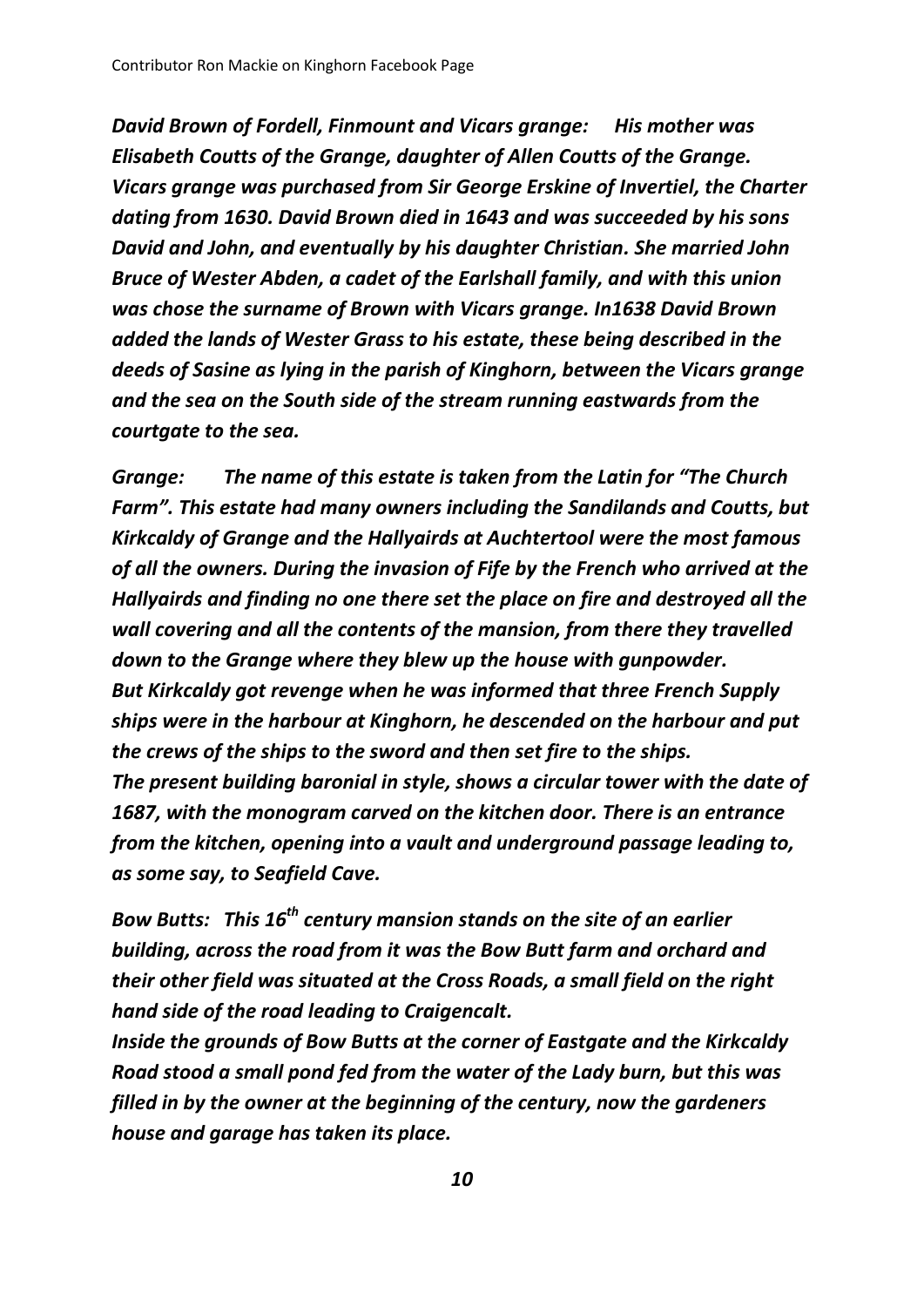*The Butts: Built on to the end of the orchard wall was another wall about ten to twelve feet high, this enclosure of ground was used for the practice of Archery. On the side of the Loch Road was a depression where there was a spring of fresh water, this spring would be a welcome to the archers for the quenching of their thirst. This well had the peculiar name of "Nells Hole".*

*Templers Walk: This pathway dates back to Medieval times and it may go back to the days when this was the starting point between the South and North. This track ran along the side of the Orchard across the Loch Road and through a field belonging to Craigencalt, across a style at Cants Hill, or to give its other name, Tammy Lowries hill, from there to Banchory, then to Abbotshall and Chapel, Clunie, Dogton, then joining up with a track from Dunfermline at Kinglassie, from there to Walkerton where it joined up with a track from West Wemyss, then made its way to Falkland and St Andrews.*

*Barclay Road: This roadway was constructed at the beginning of the 19 th Century, this road was named after the cottage at the top of the Gallowgate. One of the Barclays was the town clerk for over 20 years. This roadway cut through a part of the Glamis Castle Gardens that was on the opposite side of the Loch Burn.*

*The Cut or Castle Wynd: The opening through the hillside was made either in the latter half of the 18th century or the earlier part of the 19th century. This enabled the stage coach an easier route to join up with the North Road. It seems that the old road had gone by the High Street, Eastgate, Glamis Lane, up the side of Splash Mill (Hays Joiners Shop) to connect with the old Mid Road to Burntisland. The other road had gone by Eastgate, Gallowgate, joining up with the North Road.*

*Baliol Road or Tannerie Toll House and Cottage: The old Toll House stood up the top of the Castle Wynd and Baliol Road. Under the Tampots Act of 1750, where road improvements were carried out, and roads in certain parts of the town were in place for the payment of tolls. The Toll House and cottage were demolished about 1930 to make way for a modern housing scheme.*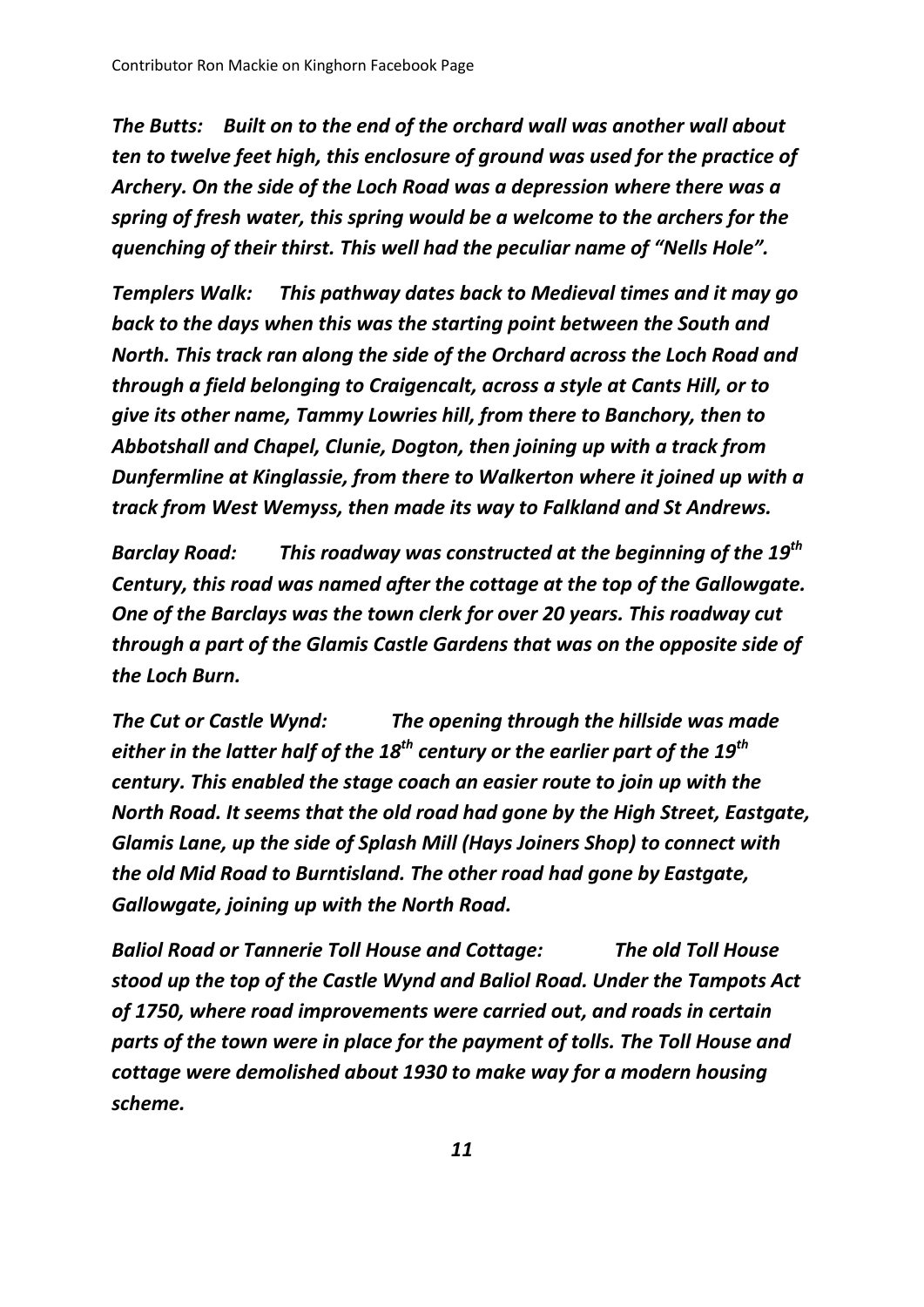*Tannery: This work was situated where the Gibson Golf Club makers works stands today. A reference to the ship Cursour ,with a cargo of hides appeared in a cautan of 1599. There a cargo of hides "now in a boat belonging to the Weemysous" shall be transferred from the St. Peter to the Cursour, but the cause of the transference does not transpire. The water for the tanning came from the North Burn.*

*Leeches Loch and Witches Hill: During the building of the railway a large part of the rocks were cut away. Leeches Loch was a dismal stretch of water drain. Later the town sold it to the Parish Council for a new cemetery. At the top of the cemetery at the part that the railway blasted away, was the part where the witch was burned, her name was " Katherine Wallenge", in the year 1667.* 

*Pettycur: C1150. Petiocker, Old G. "pette cuir" "a bit of land at the turn or bend", but where the O is persistent it may mean the " croft of extortion" The Harbour was, of old, a landing place for Royalty, as the Royal Castle or Tower was built on the top of the hill overlooking the Harbour. Many parts of this headland has been claimed for the siting of this Tower, but the most feasible one is the one mentioned above, with the sea and the hillside to the south and the Leeches Loch to the west, and the lands known as the Jousting Lands to the north. This made a fine defensive place for his Castle and Tower.* 

*Old Inn: The old Inn and stables were converted into houses after the ferry was transferred to Burntisland. At the height of the ferry this old Inn would house many a landed gentleman, also Royalty, before the hotel further up the road was built. At the end of the Inn stood a lean- to sort of house, this was a kiln for the smoking of fish or herring. Now their old house has been swept away and a refreshment has taken their place.* 

*The basin across the road from the old inn and the old harbour masters house, or superintendent's house was demolished and the material dumped into the basin. Now this is used as a car park.*

*Brick House: This house was built on a spur of rock at the ness. It was a handy landmark for the fishermen, if you could see the Brick House and the Seafield Tower in your sight you sail clear of any rocks.*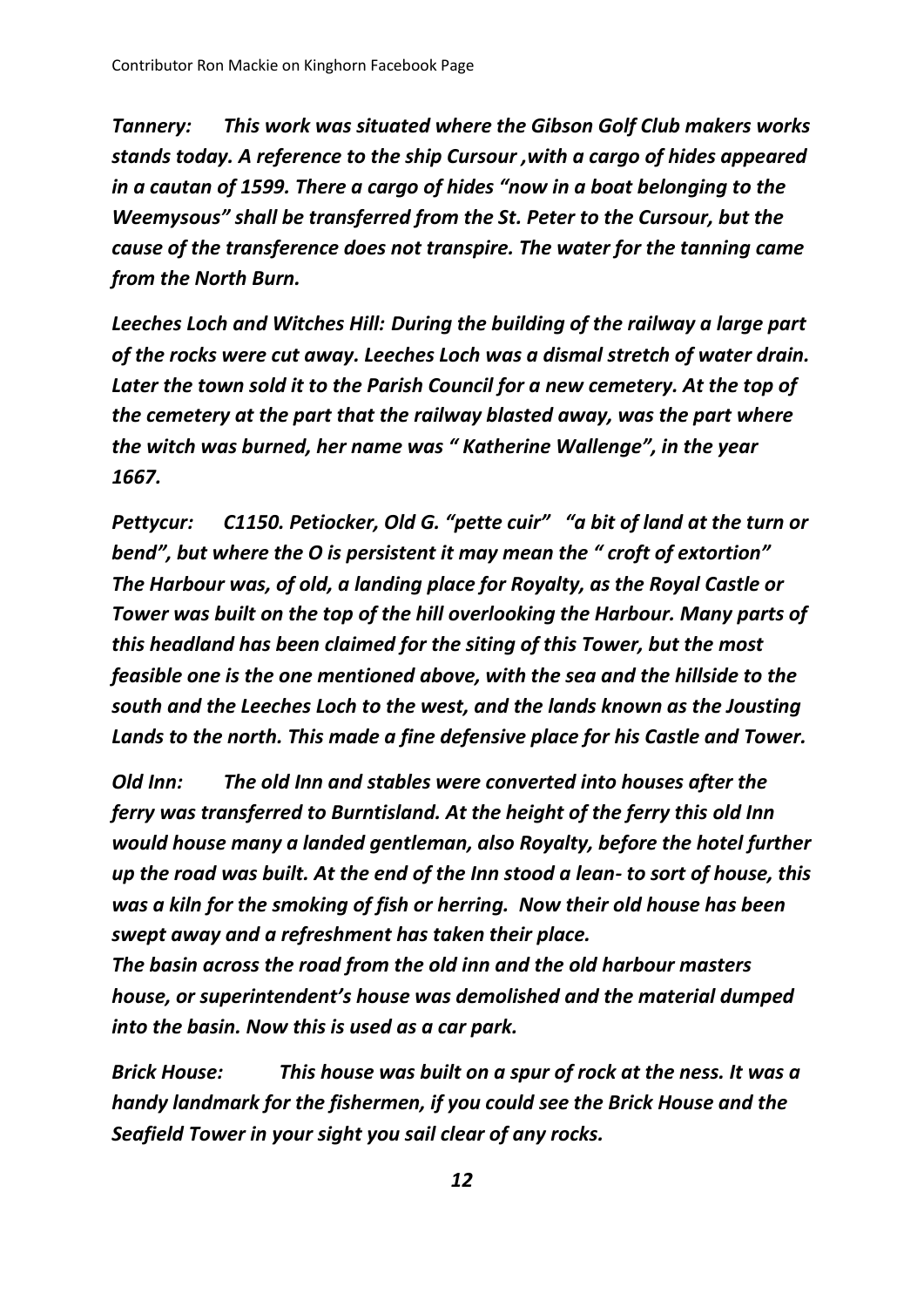*The Hotel: This hotel was built to accommodate the many travellers using the ferry. When the stage coach was made to run to a time table in conjunction with the ferry this brought a greater influx of travellers to the ferry. During stormy weather most of the houses of the town were over flowing with travellers waiting to cross to Leith.*

*The Battery: This Battery was constructed during the latter half of the 19th century, then, at the beginning of the 20th century the Government bought some acres of ground at the top of the Crying Hill where they constructed a few gun emplacements. After the 2nd World War the High and Low Batteries were demolished and modern houses built on the ground that once, in conjunction with Inchkeith, held the key to the defence of the Forth.* 

*Anne.S. Swann's House: This large free-stone built house, built to a plan of the Authoress, Anne S. Swan for a holiday home for her husband and family. It was a nice retreat from the grime and dust and busy life of London and to get the invigorating air of this seaside resort.* 

*Annie. S. Swan was one of the most prolific writers of her day. "The peoples Friend" to which she contributed was to be found in nearly every home. Her first home in Kinghorn was "Carlowrie", and then "Aldersyd", and from there to the Anchorage. After the tragic death of her son she sold the Anchorage to the local ship builder, John Fletcher for the sum of £700, who later sold it to Gregor McGregor the head of the Fife Education Authority for the sum of £1700.* 

*This is a little story about John Fletcher getting old Tommy Lawrence to paint the woodwork in some of the rooms of the house. After a few days Fletcher paid old Tommy a visit. Looking into one of the rooms he gave out a roar, " Hi Lawrence were the watery waves coming into the bay", old Tommy asked "why Mr Fletcher?", Fletchers reply was "You have more waves on this woodwork than there is entering the bay".*

*The Port: This name means gateway. That would be before the Burntisland Road was made and the only road to the ferry was by Pettycur Road.*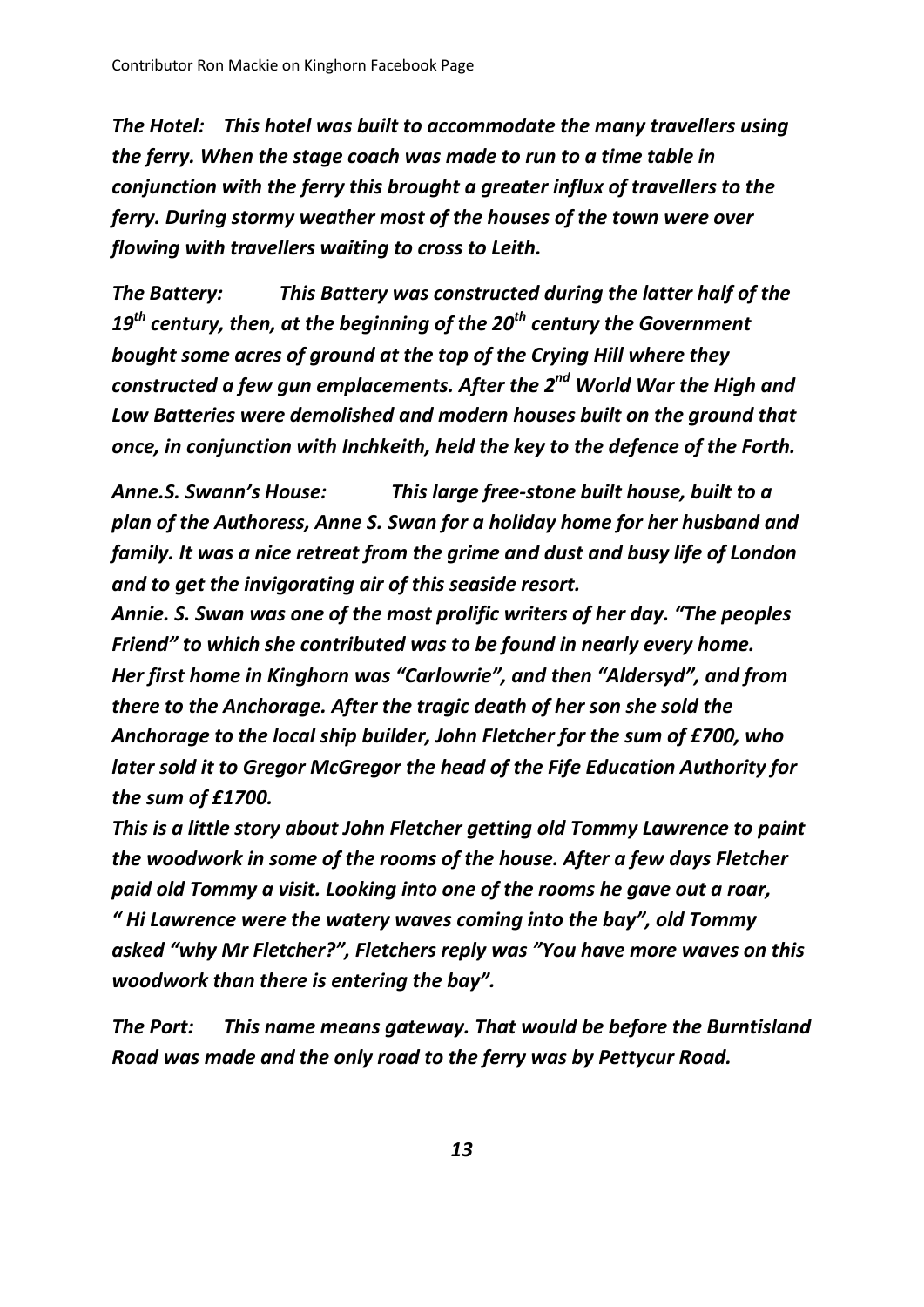*Glue Works: These works were situated where the Rosslands tea gardens now stand. They belonged to the Kinghorn family of Darneys. These works later closed down and were transferred to Edinburgh. Henry Darney gifted some fine oil paintings to the town that can be seen in the town hall today.*

*The School: This school has seen many additions added to its original octagonal dome that crowned the entrance hall and the museum and the quaintly spired clock tower that remains singularly attractive. With the coming of the railway, the Burgh bowling green and part of the school ground and buildings (1846) and at one time "Rose Cottage" with an entrance through a large Pend was used as an infant's class room, this was in the year 1872, also there was a small school held in the old mill at the harbour near Barton Buildings, these places were used until the infants class rooms were built beside the Burntisland Road.*

*Rossland Place: This part of the town contained many stables and a hotel. Bobby McNorgan had his stable facing the railway, the hotel was next to the Church, other stables were situated where the West End Café is now. These were the days when one could hire a horse and a man for 2d a mile, I suppose the charge for the man was for him to bring back the horse.*

*High Street: Before the Turnpike Act of 1750, the High Street was lower on the seaward side, but with the Act if 1750 the High Street was raised to its present level. If you study some of the old houses on the seaward side of the street you will see that they had to build a retaining wall in front of some of the houses. Now these old houses are gradually disappearing and the High Street is losing its homeliness that the modern bricks of houses will never acquire, nor mellow with age.*

*Gallowgate, Eastgate, North Overgate and South Overgate:*

*The word gate should be spelled "gaet", this is the old Sc. Word for road, and had nothing to do with gates. The old Sc. Word for gates was Ports.*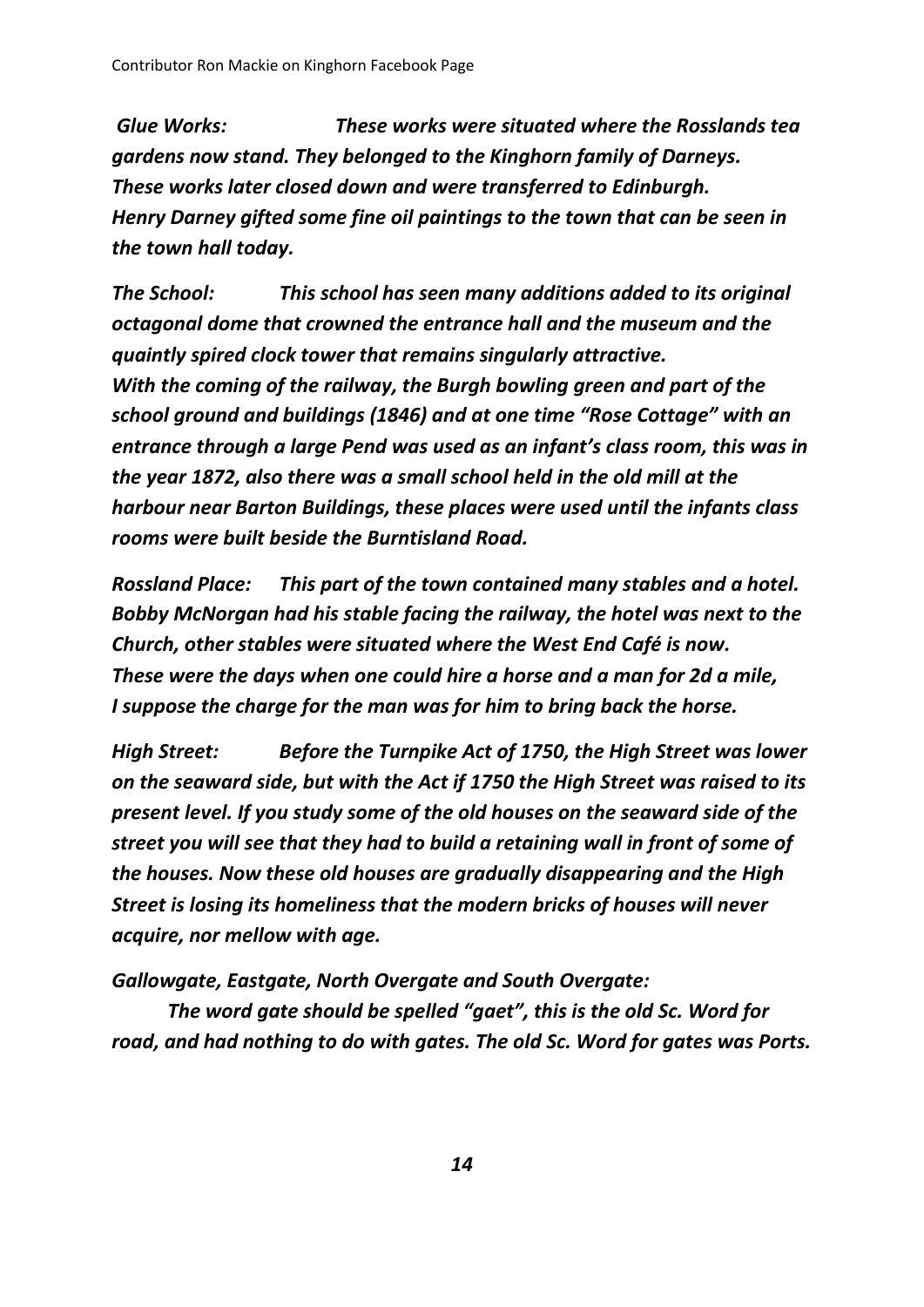*Pease Mill: Was situated on the lower side of the Trowes with the typical circular shape of the kiln rising above its desolate buildings. The entrance to this old mill was by an opening half way down South Overgate. Over the old mill was the date 1751, this was an indication of rebuilding only as the mill was one of Kinghorn's earliest and most reliable asset of the burgh. A writ of 1614 show that Patrick Kirkcaldie of Grange and Western Abden held the Jousting Lands " along with Mclindins de Kinghorn", and some other properties.* 

*Edward the 2nd of England held the mill of Kinghorn for a while.*

*Bruce Street: This street received its name from Robert Bruce who had married a granddaughter of Kirkcaldy of Grange, and as a marriage dowry, he received land known as western Abden. His house stood at the top of South Overgate where the present Ship Tavern now stands. Robert's brother, John Bruce was eminent as a scholar, and became Professor of Logic at Edinburgh University. Eventually he held several important government appointments and did splendid services as an author and in arranging the chaos of the state papers offices. Along with Sir John B. Blair he shared the reversion of the patent of Kings Printer for Scotland and this earned him the nickname of Bible Bruce. Thus when T.Fisher built the Ship Tavern on the site of Bruce's house the saying became "from spiritual to spirits".*

*South Overgate: During the demolishing of the houses at South Overgate and Tron they came across some under- ground caverns. These would have been reservoirs for the mills, for starting up in the morning.* 

*The Shipyard: This shipyard was started by a Kirkcaldy man who had a small shipyard at the bottom of Heggies Wynd at the Links. He later moved to Kinghorn. The next owner was the Scotts of Greenock who faded in 1909. The yard was started up again by John Hatcher but did not last very long and no longer were ships built there.*

*Bellypuff: This may be the G.for baile, poor man's house, or it may be belly for the farm near the village with puff added. Bellypuff.*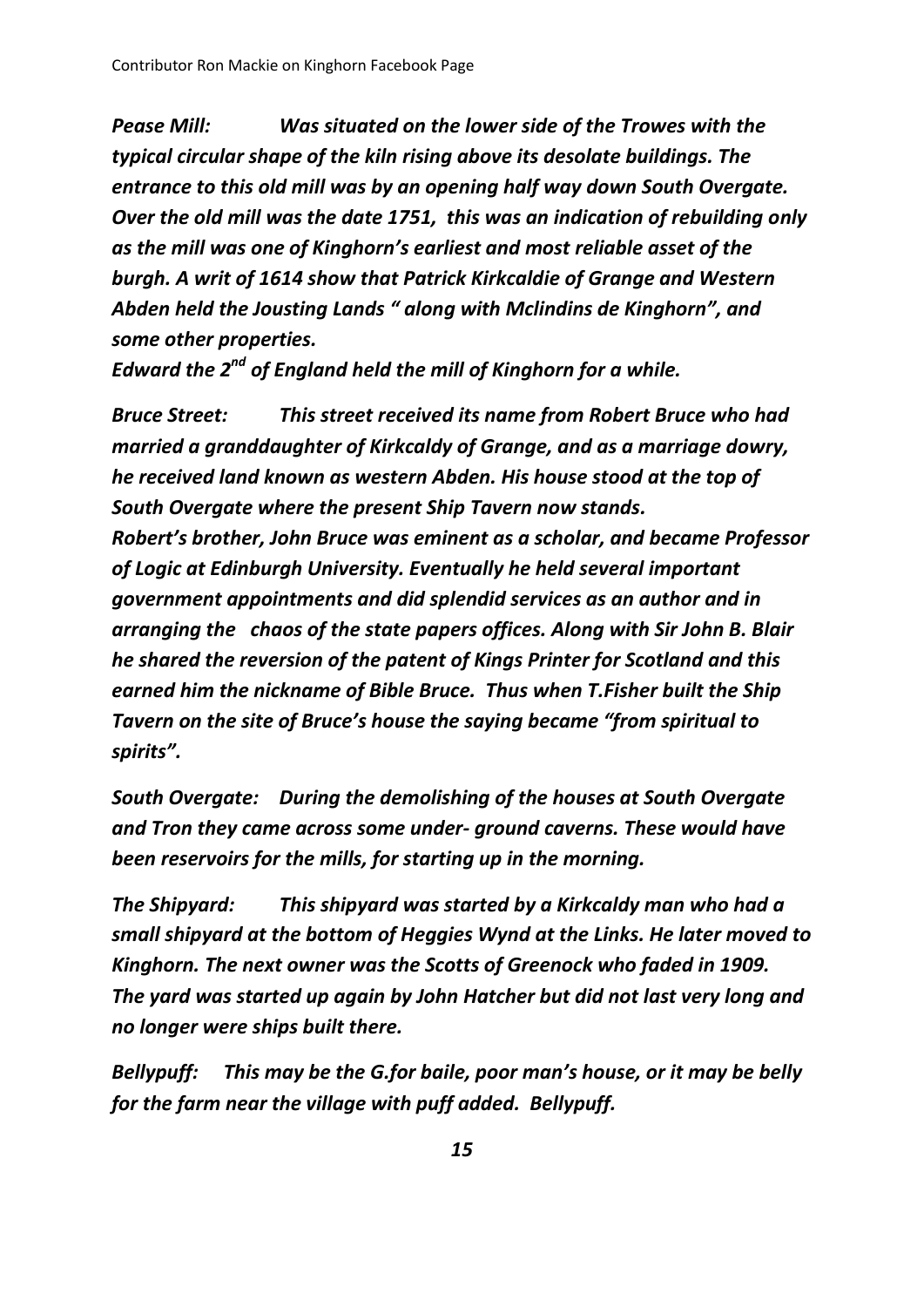*Apple and Pear:` These two holes in the rocks may have been made by erratic seas, otherwise large pond stone that through the ages had been made by the action of the sea and gradually made these round holes in the rock.*

*Courting Rock: This was a favourite place for courting couples in days gone by, also for the young women before the first world war, who with their knitting or crocheting passed away the time during the summer months.* 

*Hoch ma Toch and Burgh Boundary: This is the Gaelic for the Lime Stone Bay. At one time this had a large quantity of marine lime stone. In the shale a little to the west of the little spring of water that runs down the rock, it was possible at one time to find the bone and teeth of Carnivorous fishes of that period. The little stream that makes it way down from the railway to the little bay is the burgh boundary.*

*Lime Kiln, Beach and Rock and old Kiln: This part of the beach supplied, at one time, all of the lime required for building purposes. To this day you can follow the road from the beach to as far as the Apple and the Pear, from there it follows where the railway had built the retaining wall that was washed away during a storm, the road then crossed over the tip of the Bellypuff, that before shipyard, made up the ground from the material taken from the shipyard, was extended when it came around the back of the Kirk.* 

*A bit of Burntisland history: In 1654, a horse race was ran annually on St. Peters day, from the East Port to Pettycur, instituted and continued until 1812.* 

*George Sanders. The miniaturist painter: George Sanders was born in Kinghorn in the year 1774. After an apprenticeship to a coach painter, he later was occupied principally in painting miniatures and teaching drawing. In 1807 he went to London and almost at once became the popular miniaturist of the day. Members of the Royal Household were amongst his sitters. From 1812 he turned his attentions almost entirely to painting life size portraits in oil. In this branch of art his work was also in great demand. He died in London in the year 1846.*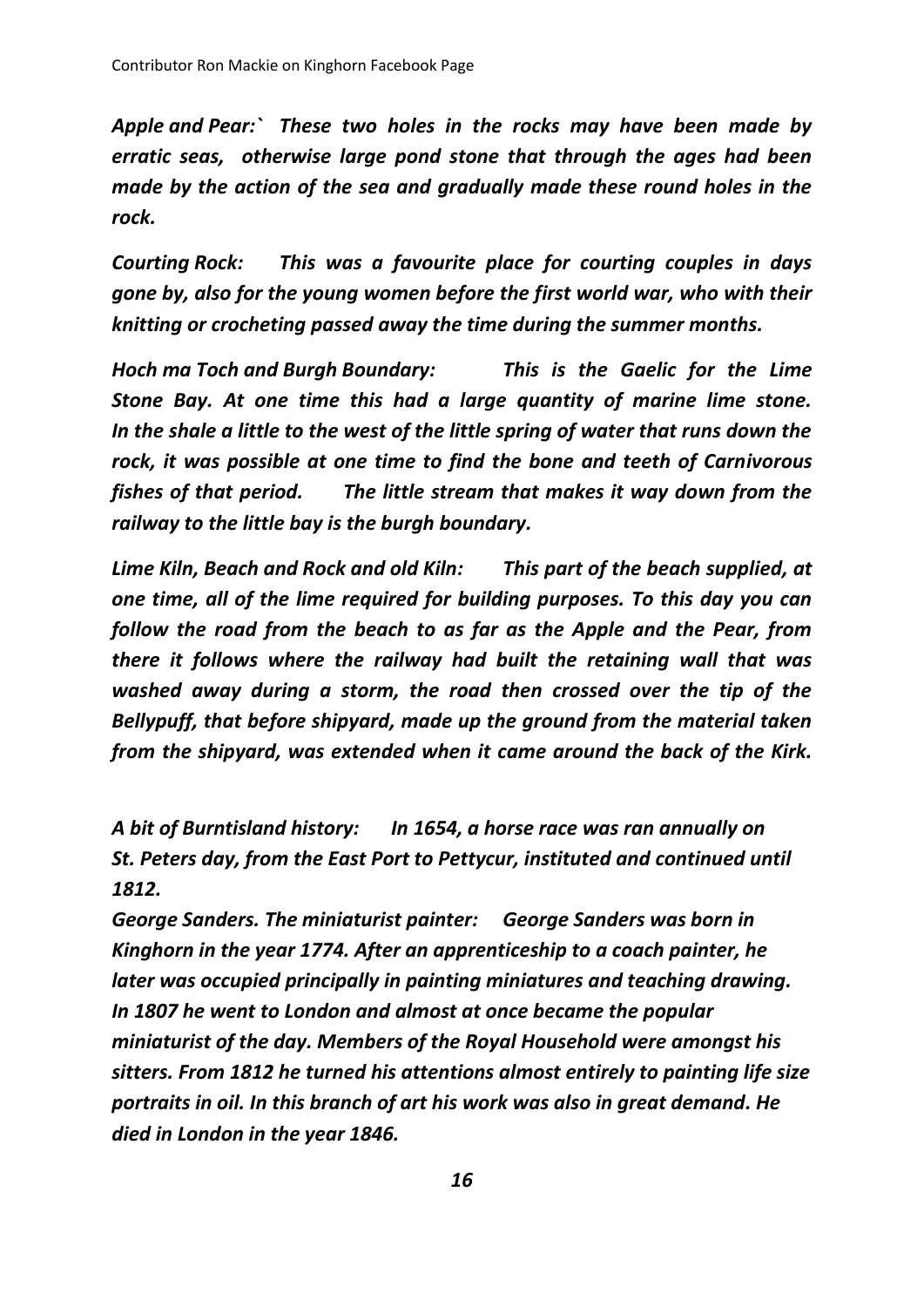*Kinghorn: In 1849 there were nine public houses and an inn at Pettycur. It seems the most popular of the public houses was the "Lion", the "The Three Crowns" and the "New Inn" at Pettycur. The town as a whole was turned into a place of entertainment as the passengers stayed by tide and storm. The town could also supply the travellers with saddled horses, as many as 60 were kept in the town. Now the ferry has disappeared and Pettycur has fallen into decay and the public houses have been reduced to three and two hotels.*

*The Curse of Kinghorn: This curse was laid on the town by an old woman who usually sat on a low wall above the steps leading down to Cunzie Neuk. It happened when the mill girls were making their way to the wishing well in the Doric Glen. One of the girls said to the old woman "come Maggie and wish you were young again", she replied "wish well for yourself for the day will come when the work in the mill will prosper for a while and then fade".* 

*Town Hall: This building was created in the Tudor style, and was at one time was the most important building in the Burgh. It was designed by Hamilton of Edinburgh and erected at a cost of £2500.oo this including the jail and the Janitors house, nowadays this money would not buy a small bungalow. The Town Hall was built on the site of the old Tolbooth or St. Leanords Tower which was struck by lightning at the beginning of the 19th century. The present building was built in the year 1828.*

> *Proverb of Kinghorn Dysart for coal and saut Pathhead for meat and maut Kirkcaldy for lassies braw Kinghorn for breaking the law*

*Kinghorn for reasons which are not clear, was one of the poorest of the Royal Burghs of the East Coast and seemed to have a bad name in days of old.*

*Kinghorn for cursing and swearing*

*Burntisland for curing herring*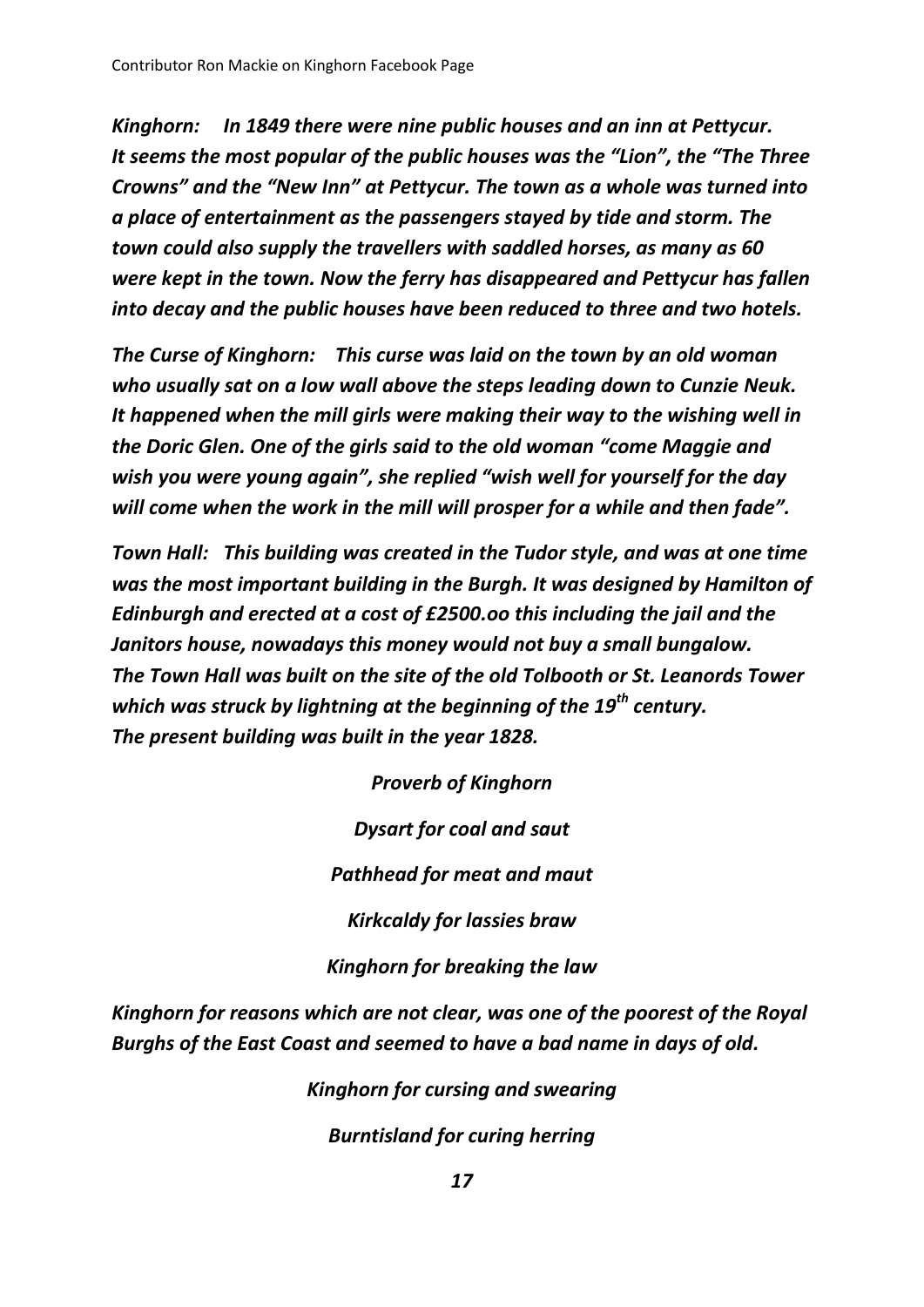*As Burntisland no longer cures, it may be helped that Kinghorn no longer curses. How was this place better thought of than by the people. The fishes despised it long for it's poverty in fish, and said of it. "Kinghorn bliss" (an enclosed bay): a muckle dish and little in it.* 

*Or as another person put it. "It's like Kinghorn, nae muckle worth.*

*It's better neighbours declared it's sin in these lines. "Here stands a kirk without a steeple. A drunken priest and graveless people.*

*The passengers seemed to have fought shy of its ferry, for it was said. "Their many speir the road for Kinghorn sat kin it all the way to Pettycur"*

*Note a few genealogies and internments at Kinghorn (Translated from Latin)*

*John Scodro, his son died at Kinghorn, and was buried there. John had three sons, namely Adam, John and Bert, Adam truly remaining at Kinghorn, and after the coming of Baliol into Scotland, was slain in the Kirkyaird and was buried there.* 

*Genealogy of John son of Adam. "Adam, son of John Scordo elder, died at Kinghorn, and was buried there. John, his son, lives and remains there.*

*Genealogy of Brendin Paddying. "Seathune, son of Edward died at Pelkyochryir, and was buried at Kinghorn. John, the brewer, his son died in Petycuir, and is buried at Kinghorn, Malethy, his son died at Kaskybarren, and is buried at Kinghorn.*

*Genealogy of the son of John Malethy. Malethy son of Gilgrewed, the fore said, died at Gathmilk and is buried at Kinghorn.*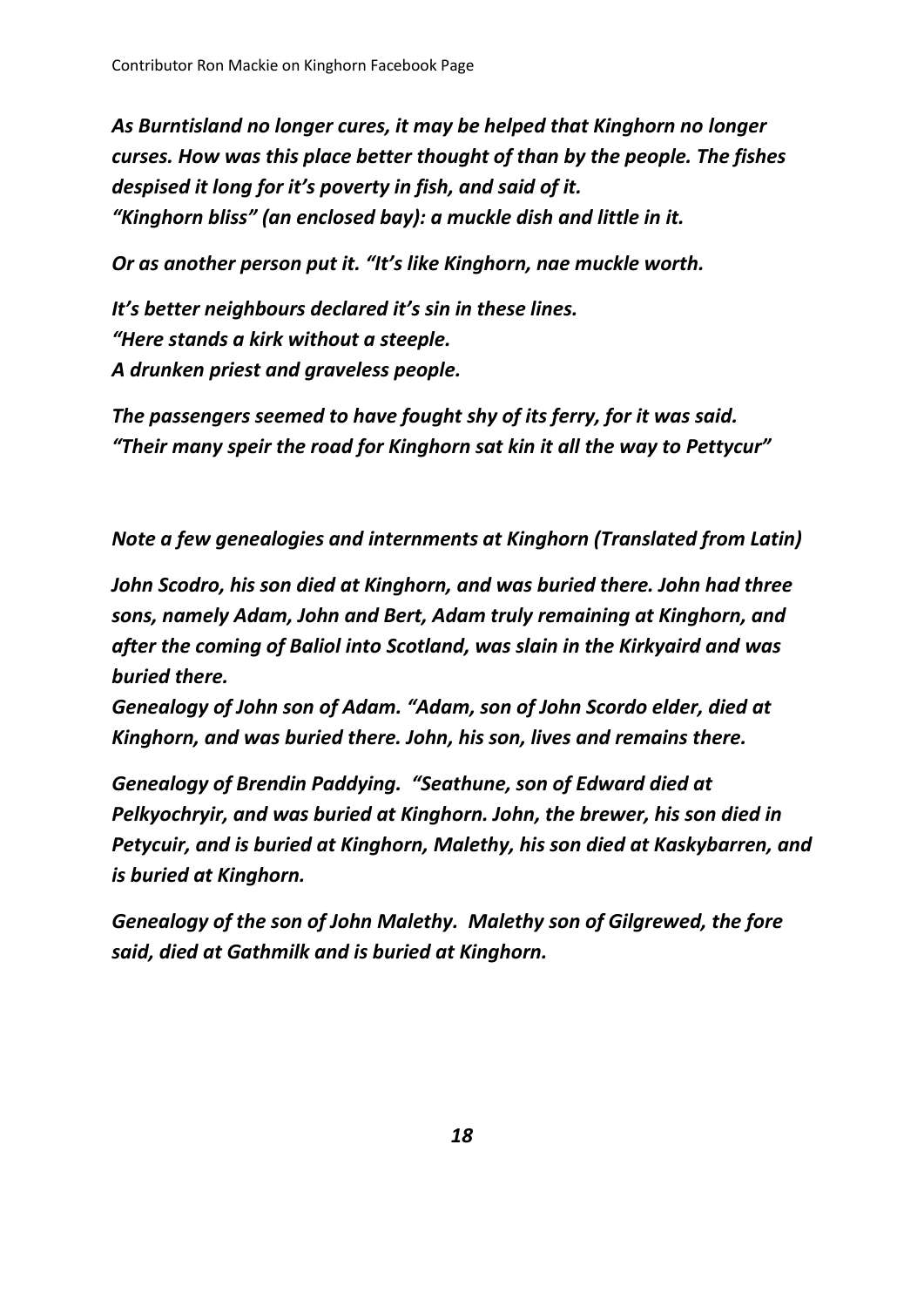*Ecclesiastical Notices. There seems little information of the two churches of Easter and Wester Kinghorn. Prior to the reformation (1502), a document at Dunfermline stated that this would be known as Wester Kinghorn to distinguish it from the one in Kinghorn, called at that time Kinghorn Easter. The former (Kinghorn) was the name of the Parish but the ancient name of the town was Barterland or Burtiland, in the printed " Requintrum de Dunfermline" there are three deeds by the Bishop of St. Andrews, two in the 12th century and one in the 13th century, confirming the grants of the church of Kinghorn Wester to the Abbey of Dunfermline.* 

*In a taxation of the 13th century there are the following entries: The Kirk of Kinghorn paroa (small) to be valued at e.s. (100 shillings, that of Kinghorn magne (great) is valued at £X.merks (£45-6-8 Scot.). Those values would accrue to the Abbey of Dunfermline to which these churches belong to, by gifts of the Bishops.*

*Local Medieval Tracks. The Broad ferry, as the ferry between Leith and Kinghorn was named, was the most popular of all the ferries of the Forth between the South and the North for it was the starting point for an old medieval track that joined up with a track coming from Dunfermline to Falkland, also one going to St. Andrews, often used by Archbishop Beaton and Sharp.* 

*These old tracks were used long before the Romans came to Britain. It seems probable that some of the tracks formed by the prehistoric people of Fife, these were also used by our Pictish ancestors. A tribe of the latter the Horesttic occupied this part of Scotland when the Romans were here and no doubt such tracks aided the latter to penetrate well into Fife and also to the shores of the Tay.*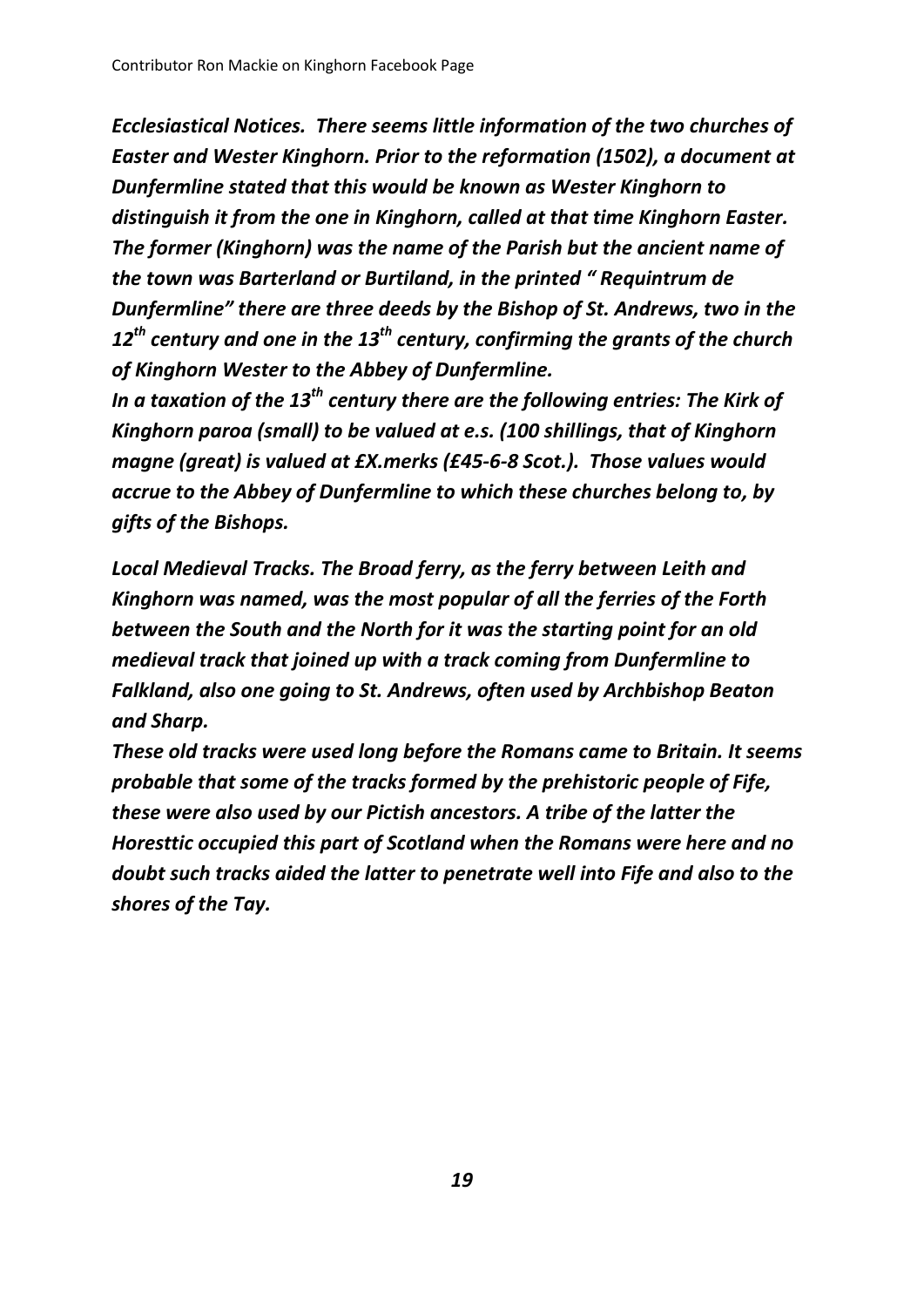*St. Fillan: From the Island of May, so far as the history is traceable, came the priory of Pet-Wymess, "The settlement in the caves" it is associated in its earliest day with St. Priscan and here lived St. Fillan, of Fife, who has been almost inextricably confused with two other Saints of the same name. St. Fillan called the "Leper" through the misreading, and St. Fillan of Galloway and Strathclyde. St Fillan, rose to be Abbot of Pittenweem. It is at least known with certainty where he died, for it is recorded that in his old age he retired to "Disent" of Tyrus where he passed away. "Tyrus" is Tyrie, situated in the valley behind Kinghorn. It may be that his dust lies in the obliterated church yard at Legmaline on the land of Tyrie. This place was named in 1169 as Ecclessmalee or the church of St. Maline, the same name which appears in the name of the famous Belgium City.* 

*Johny Stocks, the dwarf who followed Patie Birnie. O' Johny Stocks, what comes of thee ? I'm sure that it breaks thy heart and dee Thy Birnie's gone, there'll never be her blithe, nor able To spook they short laughs merrily Upon the table*

*The fiddler followed the Kinghorn Regiment to the battle of Bothwell Bridge. At Bothwell Brig. He gaed to fight But being wise as he was wight The thought it showed a soul but slight Darthy is starid And let the gun powder wrang his site Or fiddlers hand Right pawkely he left the plain Nor ower his shoulder looked again But couried ower moss and muir amain And to Auld Reekie straight And told how many who were slain Before they fought*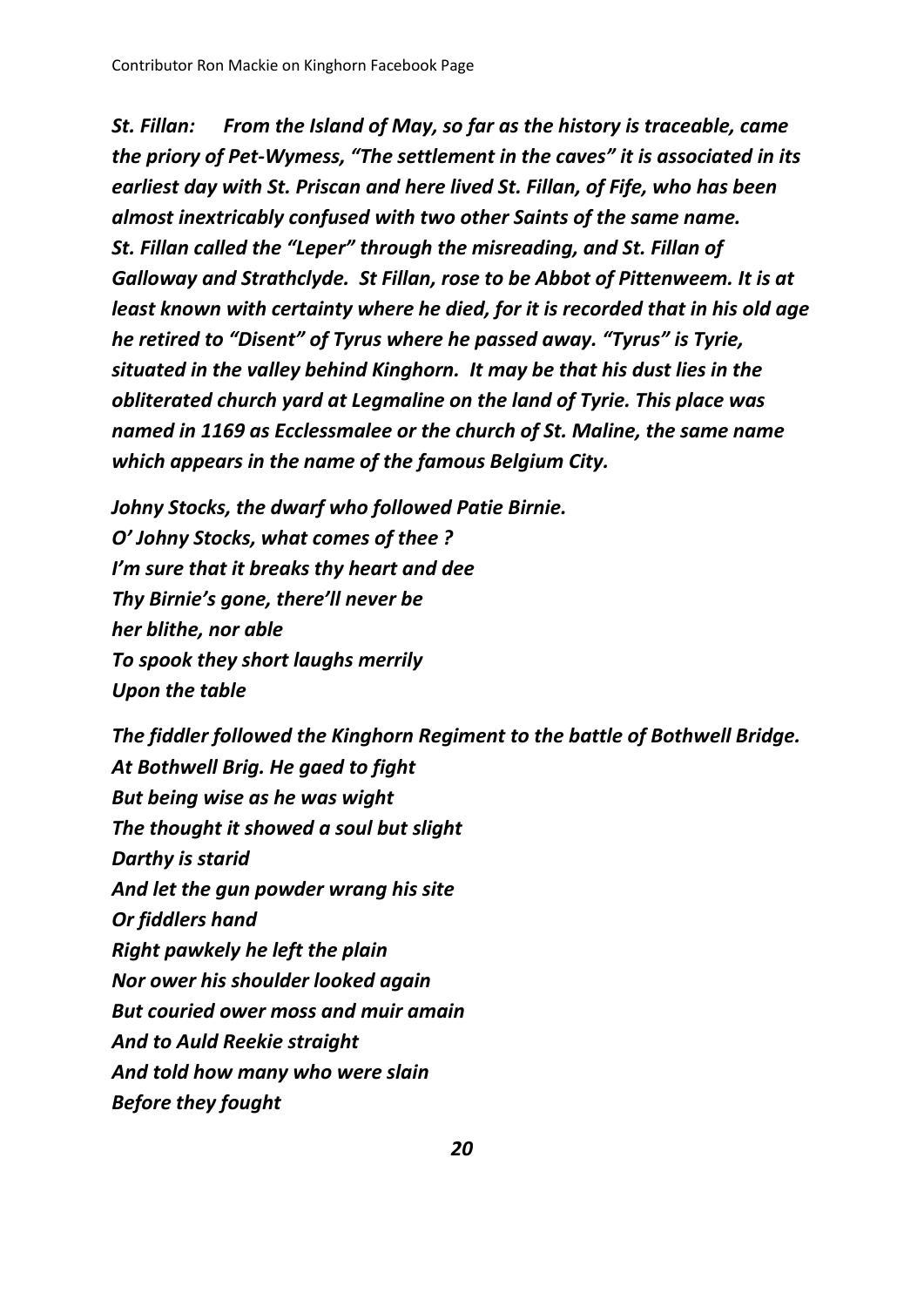*The effegie of Pattie Birnie, famous fiddler of Kinghorn.*

*Wha gants the leiges gaff and girn Aft till the cock from lain the morn The path his wads and mirth were pernie He roo'd these things were langest worn The large ale barrel way his kirn ay' And faithfully he temed his horn.*

*I believe I got most of it as it was written, maybe a few words towards the end are not quite correct, but they can be changed if necessary.*

*I found this very interesting indeed and I certainly learned a lot about the "Place names of Kinghorn". One in particular was Birrels Wynd where I grew up and lived for 21 years, I now know where the name came from and why Birrels only has one L. My teachers always accused me of spelling it incorrectly.*

*So thanks to Tom Fisher for hand writing this, no easy task in his day.*

*Who was Tom Fisher? We know after reading this that T. Fisher built the Ship Tavern, probably early 20th century. Mrs Tulloch I knew was born in the ship in the year 1912, so after speaking to Charlie I found out that Mrs Tulloch's Mother was a Fisher, so we thought that T Fisher would have been her Grandfather or Uncle. No doubt more information will unfold on this one.*

*When did he write this? He does mention a couple of things that relate to the time he wrote this, namely: West End Café was operating then, the he mentioned the Rosslands Tea Gardens, then there was W. Gibson Golf Club Makers (The Cleek Works). Gibsons closed in 1955 so that is the latest date that it could have been, the other two went on a bit longer than that. He also mention the Second World War so that would make it, my opinion, between 1945 and 1955, and if it was, then somebody must remember him.*